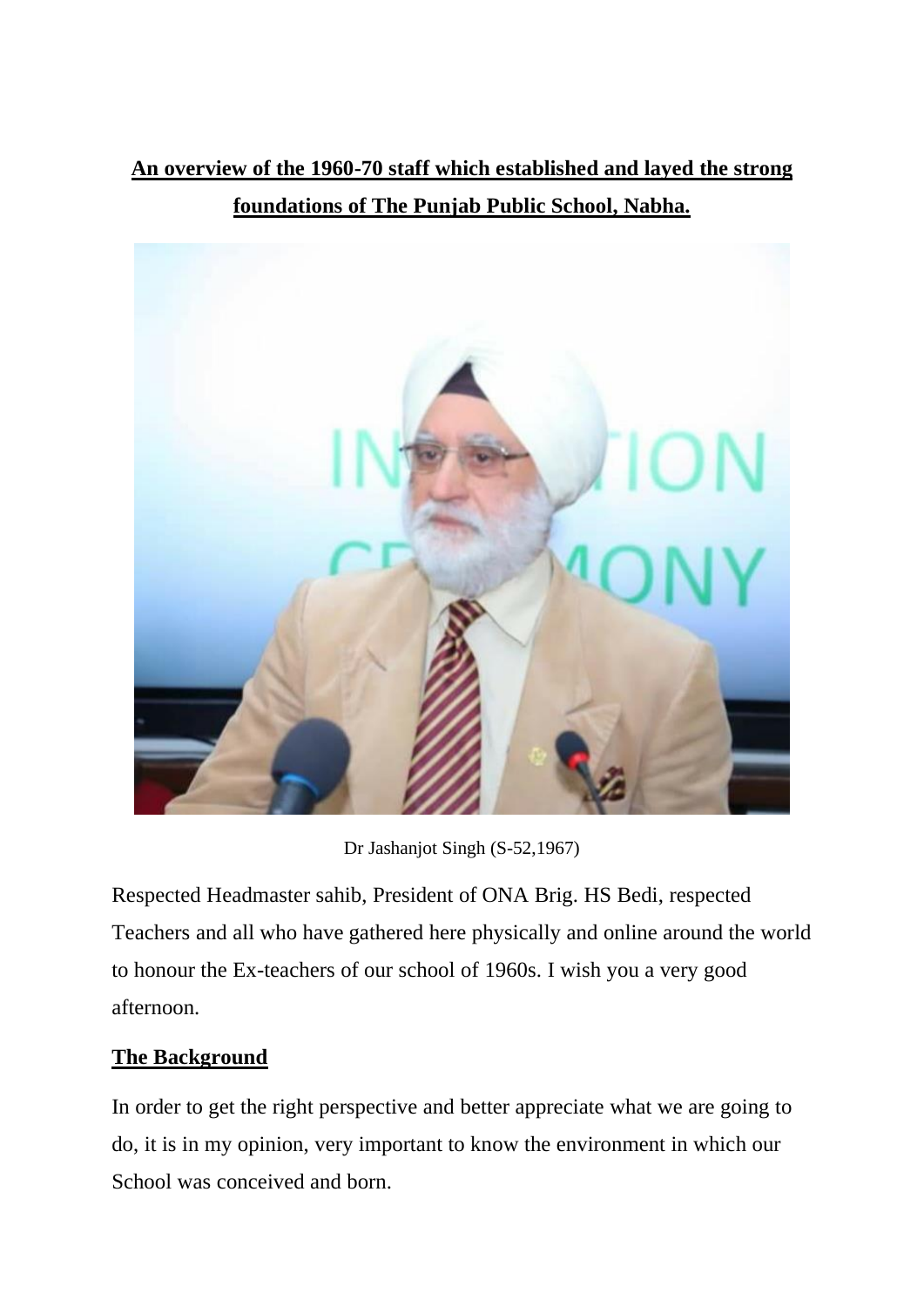India got freedom in 1947. It took two years to write the constitution before we became a Republic in 1950.

The British had developed India as per their needs. It was now up to the leaders of a New India to build it into a strong and viable nation with all its diversity. Mr Nehru an idealistic intellectual leader as PM and dedicated CMs like Sardar Pratap Singh Kairon set about building India in right earnest. The problems were huge starting with settlement of refugees of a tragic partition and many building blocks were needed. Transport, Communications, Power or electricity, Industry, mining, defence, trade, banking and not the least of all for future human resource of India a **sound education** which had to reach the remotest corners of the vast country.

**The resources to** do this building were very limited. In such an environment ten years later in1959 was conceived the idea of our School. To provide future leadership to the state and the country the PWSRF led by persons like Gen Kalwant Singh, Col Naunihal Singh and Mr Y Choudhary and the Govt of Punjab Led by CM Mr Kairon came together to create an institution where children of ex-servicemen other ranks, small businessmen, farmers and rural areas could get quality education as provided in the elite Publics Schools, if they were bright. The PWSRF and Punjab govt provided scholarships to deserving students. Thus, was born a novel institution called **The Sainik school at Nabha**. Sainik, because of the Fund was meant for rehabilitation of soldiers of second world war.

It was an experiment; it was a pilot project to create future leadership in the country and Punjab. Today, it maybe fashionable to call it innovation. It had to be made successful. The onus of this lay on the Headmaster and Teachers of the 1960s of 'The Sainik School'.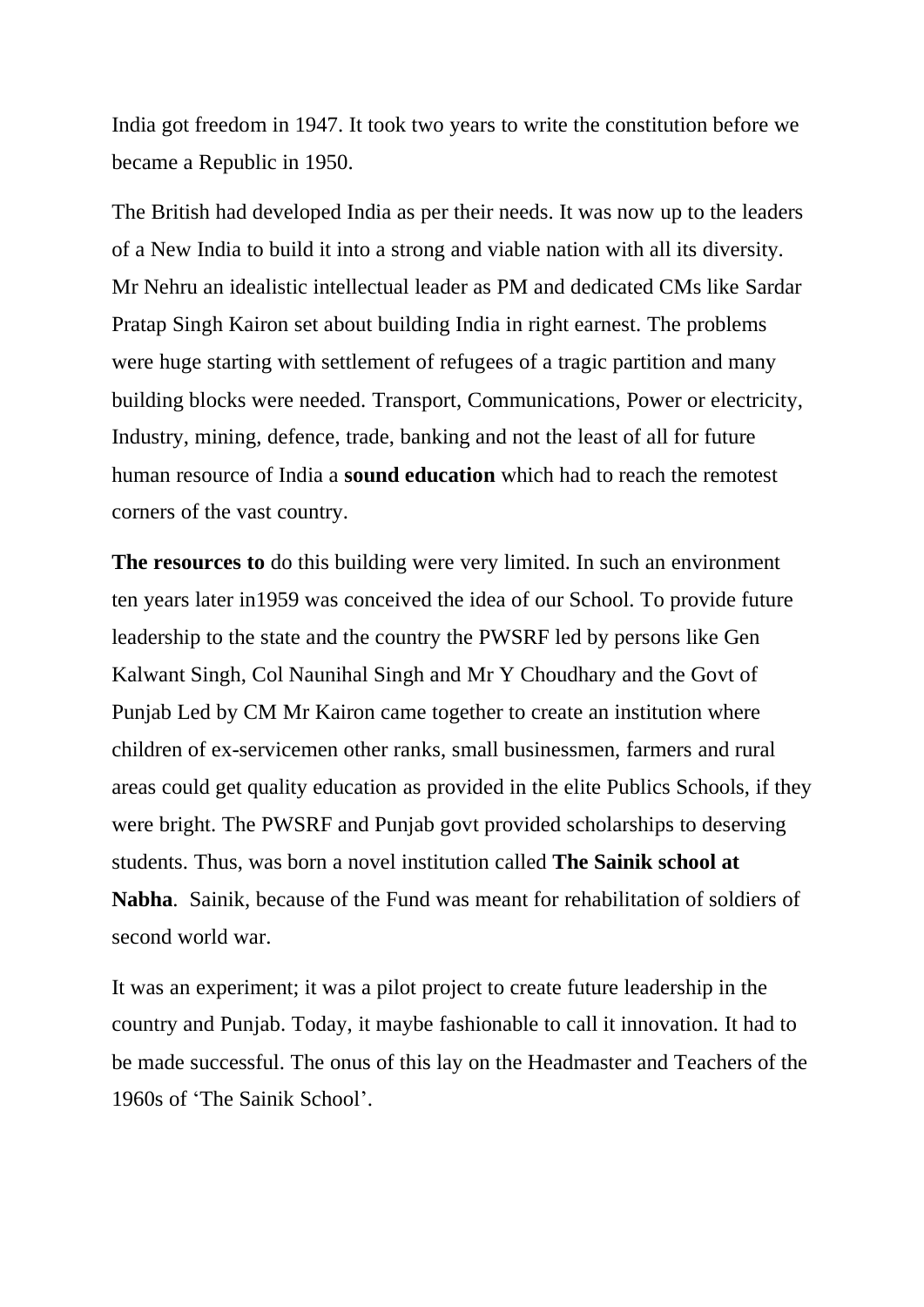Mr Menon, DM of India liked the concept so much that he adopted it to form Sainik Schools in all the states. In fact, he asked Punjab to hand over the School under the Central scheme or change the name. **Thus, at Sardar Kairon's behest, we became "The Punjab Public School", Nabha**

\_\_\_\_\_\_\_\_\_\_\_\_\_\_\_\_\_\_\_\_\_\_\_\_\_\_\_\_\_\_\_\_\_\_\_\_\_\_\_\_\_\_\_\_\_\_\_\_\_\_\_\_\_\_\_\_\_\_\_\_\_\_\_\_

## **Mr JK Kate joins and history begins.**

Mr JK Kate formally joined as Headmaster on 30<sup>th</sup> December, 1959, and reported to the Governor's Secretary. He then returned to Sanawar and drafted the rules, regulations, prospectus and advertisements for various posts.

(*based on papers from the personal file of Gen Kalwant Singh of 1959*)

## **Follow up1960**

The credit for officially reporting first on duty goes to Mr Mukut Narain Tankha who had started his career as a Geography teacher at Modern School, New Delhi. Both Mr Cowell and Mr Tankha joined PPS in the month of March, 1960. It was the trio of Mr Kate, Mr Cowell and Mr Tankha that prepared the blueprint for functioning of the school.

Mr Cowell, being an academician, planned the curriculum and time table. Mr Tankha, on the other hand was a versatile genius. A passionate and lively geography teacher, a trained mountaineer, a good artist, photographer, and an excellent all-round sportsman, who could play the harmonium and sing, he played a vital role in the early years. He would mark the fields meticulously and later on organised the athletic meets almost single-handedly. His six feet fourinch frame and good looks endeared him to the students and everybody in the school looked up to him, quite literally. He and his tall elegant wife Asha were good at dancing the waltz too.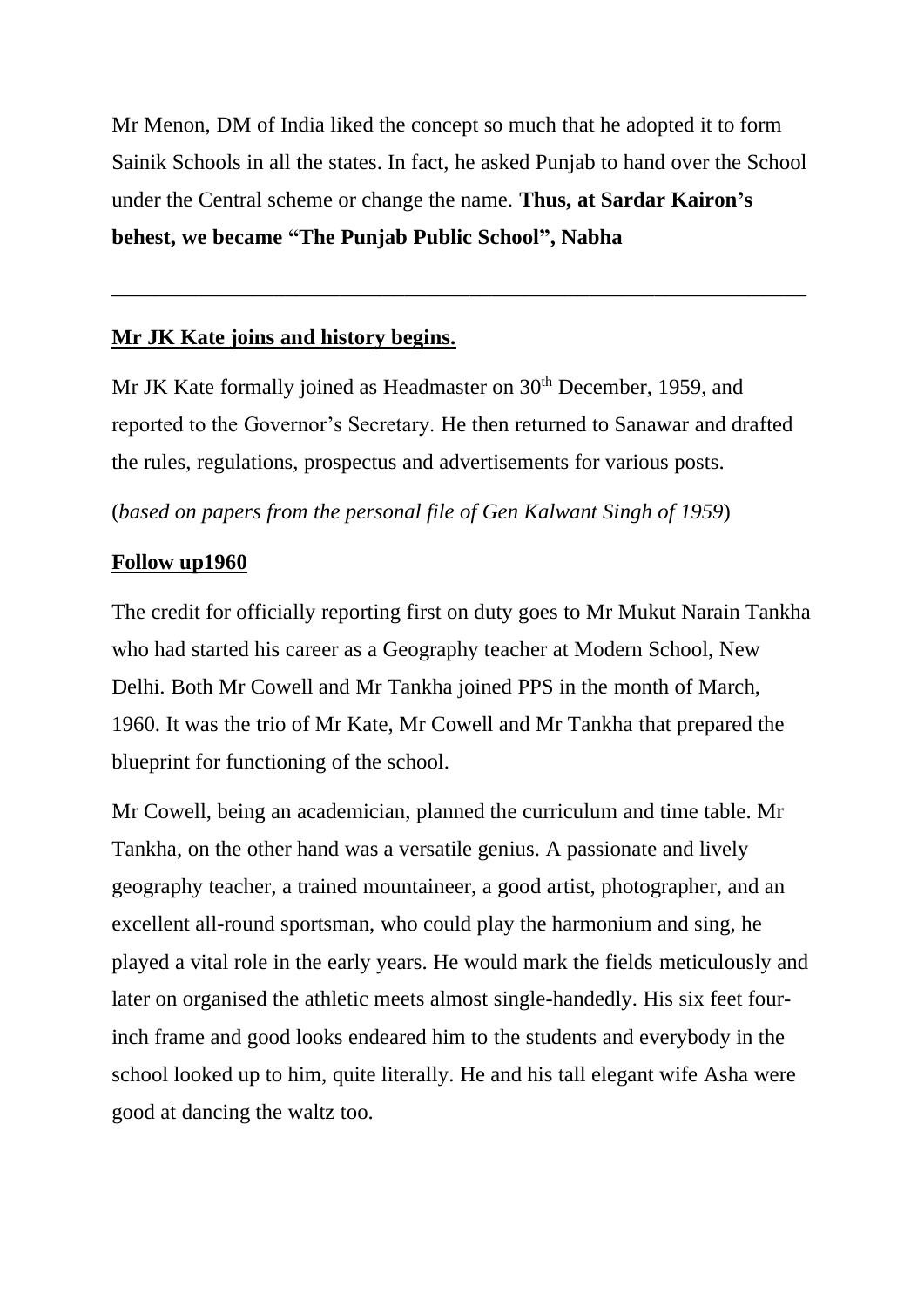To start a new school with no staff, no infrastructure, and no students demanded vision, intelligence and the co-operation of a dedicated team. Mr Kate began to build one with Mr Samuel Charles Cowell. He had the reputation of being a strict disciplinarian and he brought every bit of it to Nabha. Interviews were also conducted for the post of Senior Master, teachers, administrative staff, matrons, nursing sister and other ancillary staff.

Mr Kate's unique ability to spot and nurture talent ensured recruitment of promising and passionate teachers. Under the leadership of Mr Kate, these very teachers were to make, The PPS, Nabha, the envy of all leading public schools in the country in a very short time.

*(from Chronicles)*

**The section below is based mostly on Mr. Kate's article "Pride of Punjab" written by him at the time of Silver Jubilee of The Punjab Public School, Nabha, 1985:**

*\_\_\_\_\_\_\_\_\_\_\_\_\_\_\_\_\_\_\_\_\_\_\_\_\_\_\_\_\_\_\_\_\_\_\_\_\_\_\_\_\_\_\_\_\_\_\_\_\_\_\_\_\_\_\_\_\_\_\_\_\_\_\_\_*

All our academic progress including I.S.C. and N.D.A. results was due to the competent and hard-working staff we had right from the beginning. Miss Malkani in the junior school and Mr. Cowell in the Senior school were great assets, not only to the English faculty but also to the whole school in general. They shouldered many responsibilities outside the class-rooms. Both of them were strict disciplinarians with an eye for minutest details.

As most of the students admitted to the school, had never heard a word of English, we had an uphill task of teaching them through English. We, therefore, decided to concentrate on English during the first two years of their stay at the school. As a first step in this direction, only those teachers who had an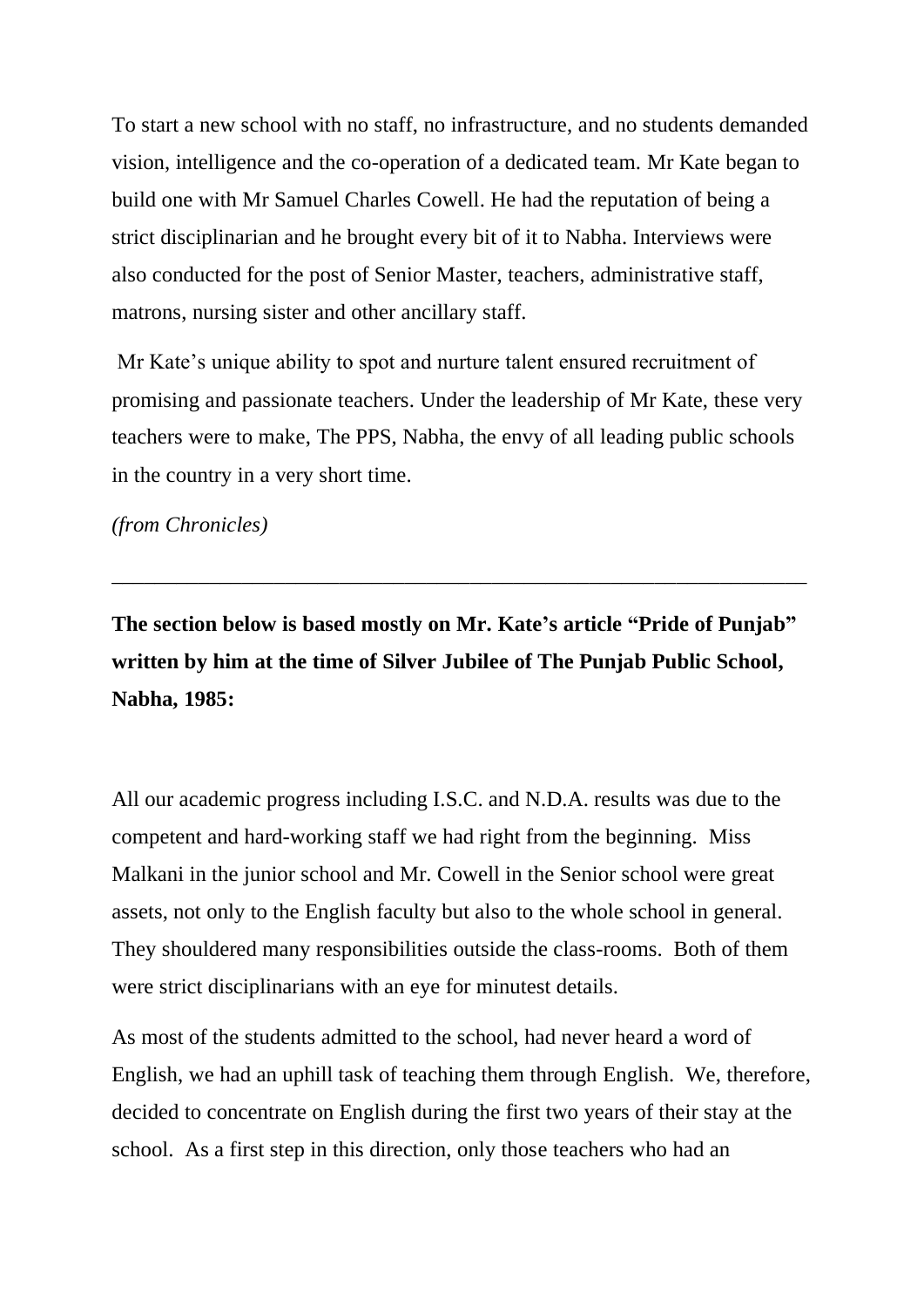excellent command over English, irrespective of the subjects they taught, were selected. Even matrons, nursing sister, and other staff were selected on this basis, apart from the basic qualifications for the posts on which they were appointed. The English faculty was further strengthened by the appointment of Mr. Vodden and Mr. Mallon whose services were made available to us by the British Council.

In addition to this the Council helped us by posting one or more V.S.Os at P.P.S. every year. They were young boys and girls who had completed their, A levels" and had to wait for a year or two before they got admission to Universities in U.K. During this intervening period, they served in Indian Schools. We were also fortunate in getting similar response from the American Peace Corps and Canadian Volunteers. Most of these young teachers worked in the junior School and shouldered many responsibilities. The credit for starting the school poultry goes to Roger Miall, the first V.S.O. Richard Pine took charge of the Swimming Pool. David Goldberg organised the Library and looked after the pool after Richard's departure. He was very strict in enforcing the rules framed by him for the users of swimming pool. Lowell Edward set the textbooks store in order and made the whole system of lending textbooks to the boys more methodical.

Apart from a well-staffed English Faculty we had equally competent teachers like Mr. Johri, Mr. Dighe, Mr. Nijjar, Mr. Bhalla and Mr. Ram Singh for Mathematics. After the departure of Englishmen from the Faculty of English, it was looked after admirably well by Mr. Oberoi, Mr. Sibal, Mr. Bhatnagar, Mr. Chandola, Mr. Onial and Mr. Bhati. Dr. Surjit Singh and Mr. Bhave gave a good account of themselves as far as Chemistry was concerned. Mr. Bhave was so good at teaching Chemistry that we not only had a large number of distinctions in that subject but most of the boys scored higher marks in Chemistry than in any other subject. Mr. Kakkar worked very hard to improve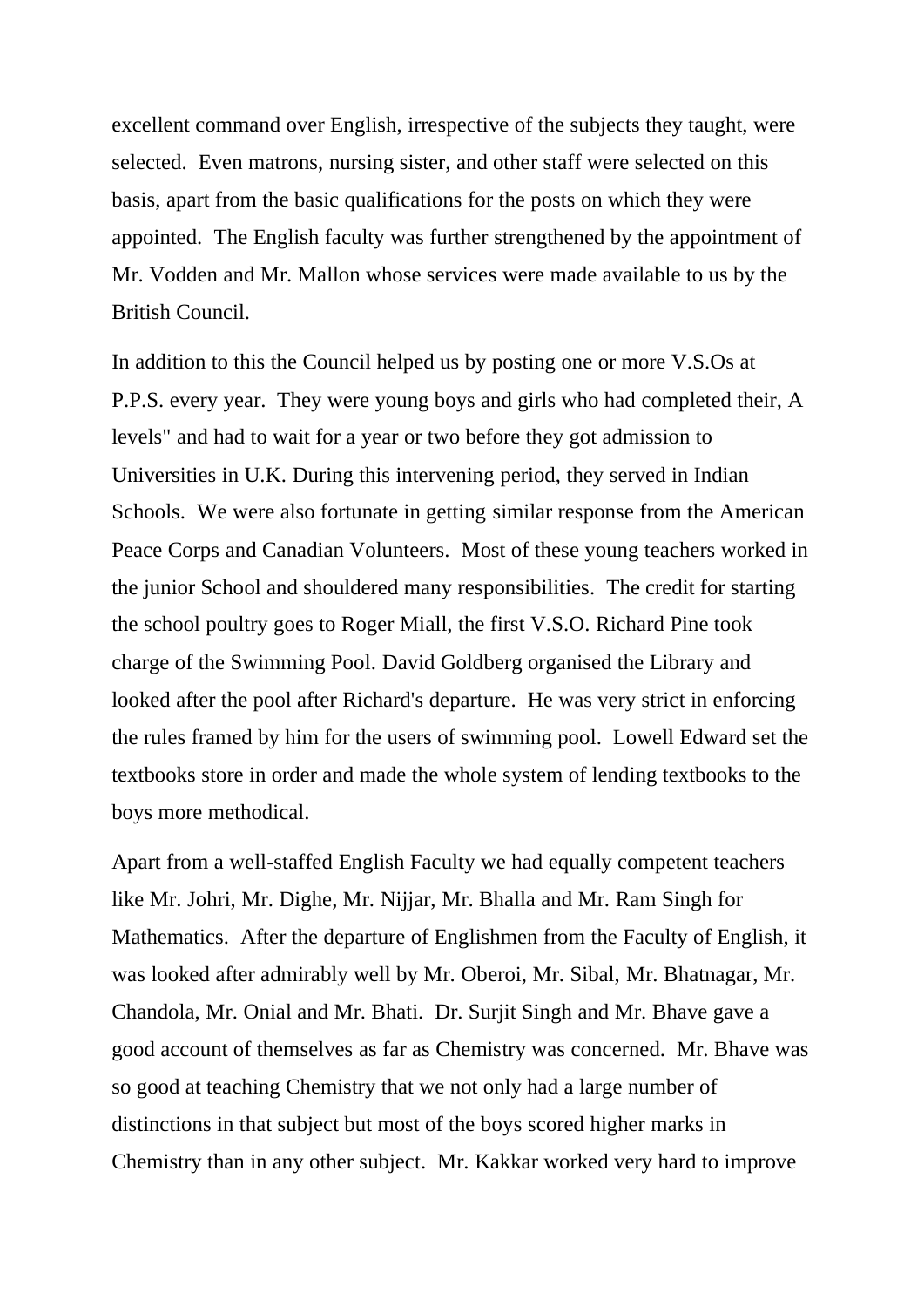upon Physics results. Mr., Katyal too produced excellent results in Biology. Mr. Mathu, though very old-fashioned, taught both Commerce and Geography to Arts students all of whom were not very bright. His ISC results of both these subjects were very impressive. When I compared our ISC results with those of reputed public schools like Doon, Sanawar, Mayo and Lovedale, I found that our boys did better in Mathematics and Science subjects than boys from these schools, We, were beaten in English Language and Literature but this was understandable taking into account the social and economic background of our boys.

The competence of the P.P.S, Staff can be proved by one more fact that as many as fourteen teachers were selected for Bursaries in U.K. and Exchange Programme in U.S.A. within a span of first ten years.

There was hardly any year when somebody from the staff did not go either to U.K. or the U.S.A. for further training. One year when U.S.A. offered twenty seats to the whole of India under its Exchange Programme, our teachers bagged four seats.

Therefore, it was a statement of fact when Mr. K. I. Thomas Ex-Headmaster of Lovedale remarked during one of his visits to Nabha that the P.P.S. had the best staff of all public schools in India. If, I am not wrong nearly fifteen teachers who joined the P.P.S. in the early sixties are now Principals or Vice Principals of reputed schools run, on public school lines all over India.

The school did well not only in academics but in games and other creative and cultural activities also. With the acquisition of forestland and Sham Bag we had spacious and enough playgrounds to enable the whole school to play games simultaneously.

The appointment of two Ranji Trophy players, Mr. Y. P. Bhardwaj and Mr. M. S. Bhatnagar as teachers of History and Biology respectively solved our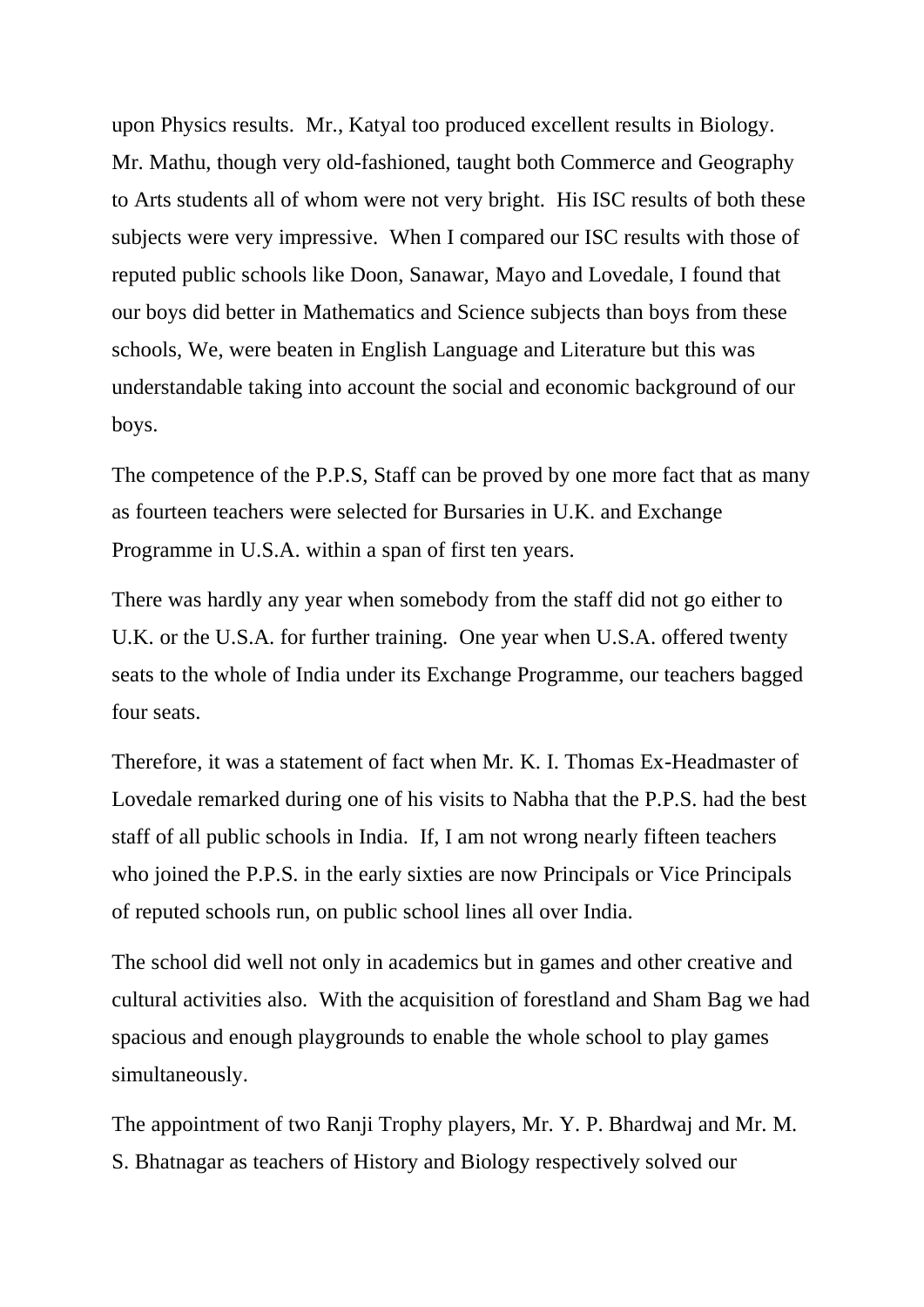problem of coaching in cricket. Mr. M. N. Tankha who was our games-master, had an experience of coaching boys in athletics. He organised the Inter-house Athletic meet on a grand scale.

The contribution of Mr. H. Kumar and Mr. P.S. Gill in raising the standard of P. T. and Gymnastics was very commendable. Therefore P.T. display formed a popular part of Founders' Day Celebrations.

With the impetus given to house plays, class plays and school-plays, our achievements in the field of dramatics and music were above average. Mr. Katyal's production of, "Godan" a Hindi play, was praised by one and all.

Art and craft exhibition formed invariable part of our Founders' Day Programme. In this respect, I must acknowledge the grand performance of Mr. Khan, who introduced so many crafts and inspired boys to develop them as their hobbies. Mr. Khan our Art-Master who was educated at Shanti-Niketan, worked quietly to build up the department. He was replaced by a very talented Mr Ghan.

As far as administration was concerned, I must say we were very lucky in having bursars like Major U. M. Sharma and Mr. G. S. Punia, both of whom I found very honest, loyal and co-operative. With the appointment of Mr. Mela Singh our Accounts Section was well organised. Their audit reports year after year can be an evidence of how efficiently we managed our finances.

I must mention that the share of class IV Employees, in making the school what it is today, is not insignificant. Their selfless services (Ram Singh cook), Balbir Singh Chowkidar, Bir Singh and Santri Singh, Sweepers to mention a few) right from the inception of the school are praiseworthy.

It is difficult to mention all the events and personalities, **which brought the school on the educational map of India within a span of seven or eight years**. I, therefore, may be excused if the names of some persons or institutions